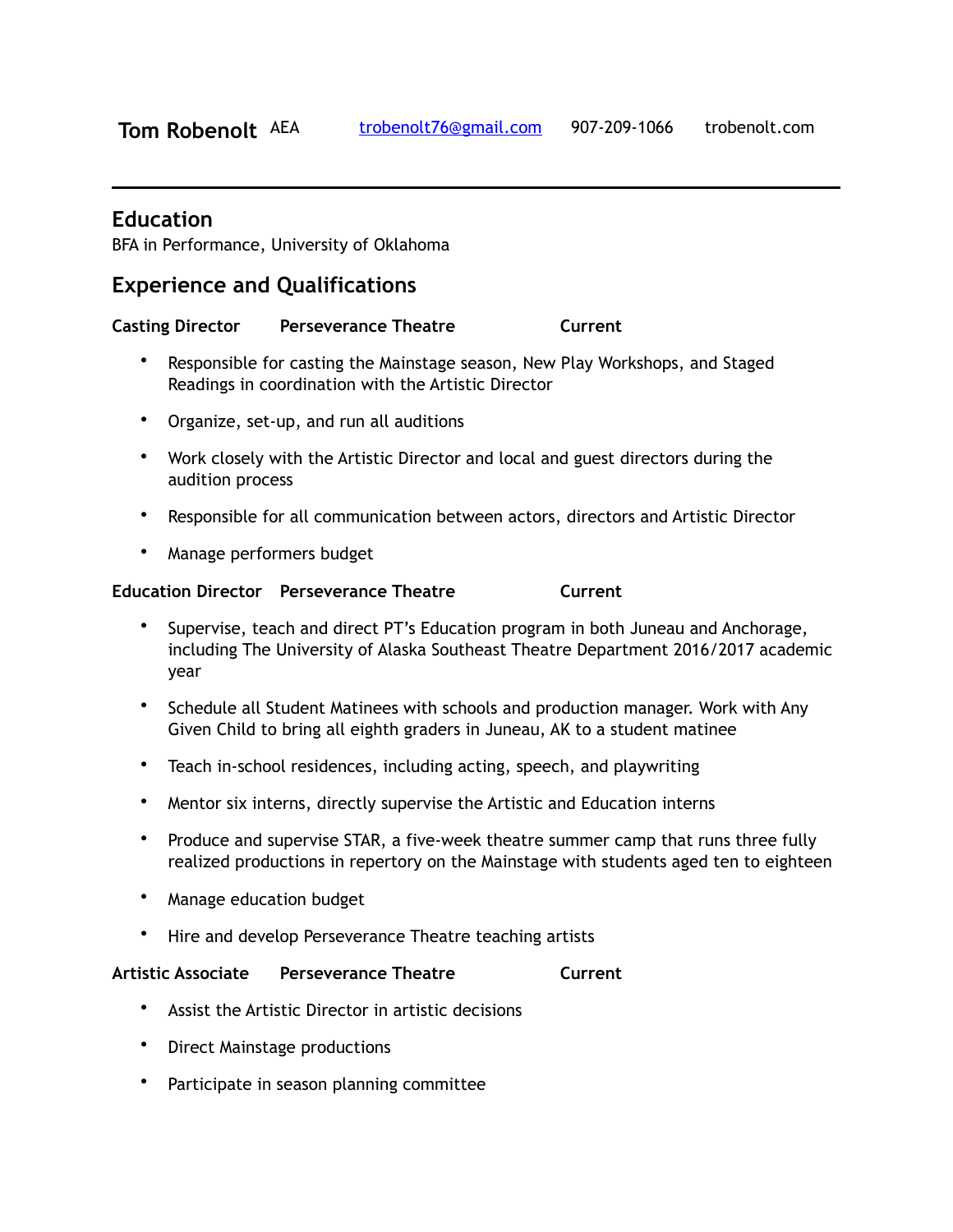• Consult with Artistic Director on mainstage shows

# **Producing Perseverance Theatre and Fairbanks Shakespeare Theatre**

| They Don't Talk Back (tour)        | Perseverance Theatre         |      | 2017 |         |
|------------------------------------|------------------------------|------|------|---------|
| Wrestling Jerusalem (tour)         | Perseverance Theatre         | 2016 |      |         |
| Our Voices Will Be Heard (tour)    | Perseverance Theatre         |      | 2016 |         |
| STAR (Five-week Education program) | Perseverance Theatre         |      |      | 2016/17 |
| Lear Khehkwaii (tour)              | <b>Fairbanks Shakespeare</b> |      | 2013 |         |

## Box Office Manager **Perseverance Theatre** 2013-2014

- Implemented ticketing policies and procedures
- Subscription and single tickets sales and exchanges
- Developed and implemented sound costumer service policies and procedures
- Oversaw and managed House Manager
- Tracked sales and reported weekly income and attendance
- Supplied royalty reports for finance department

### **Marketing Associate Perseverance Theatre 2013-2014**

- Distributed marketing and press materials
- Kept an updated marketing media calendar
- Supported and facilitated work with Graphic Designer
- Created and distributed e-mail newsletters
- Maintain mailing lists of patrons
- Responsible for sending out audience surveys, as well as post production analysis from artists

# **Education Director Fairbanks Shakespeare Theatre 2011-2013**

- Direct and teach all camps, including Groundlings Summer Camp and Shake in the Break
- Set up, coordinate and run Bard-a-thon, an eight-day, twenty four hour reading of all of Shakespeare's works
- Taught in-school residencies
- Set up and schedule student matinees

#### **Referencces**